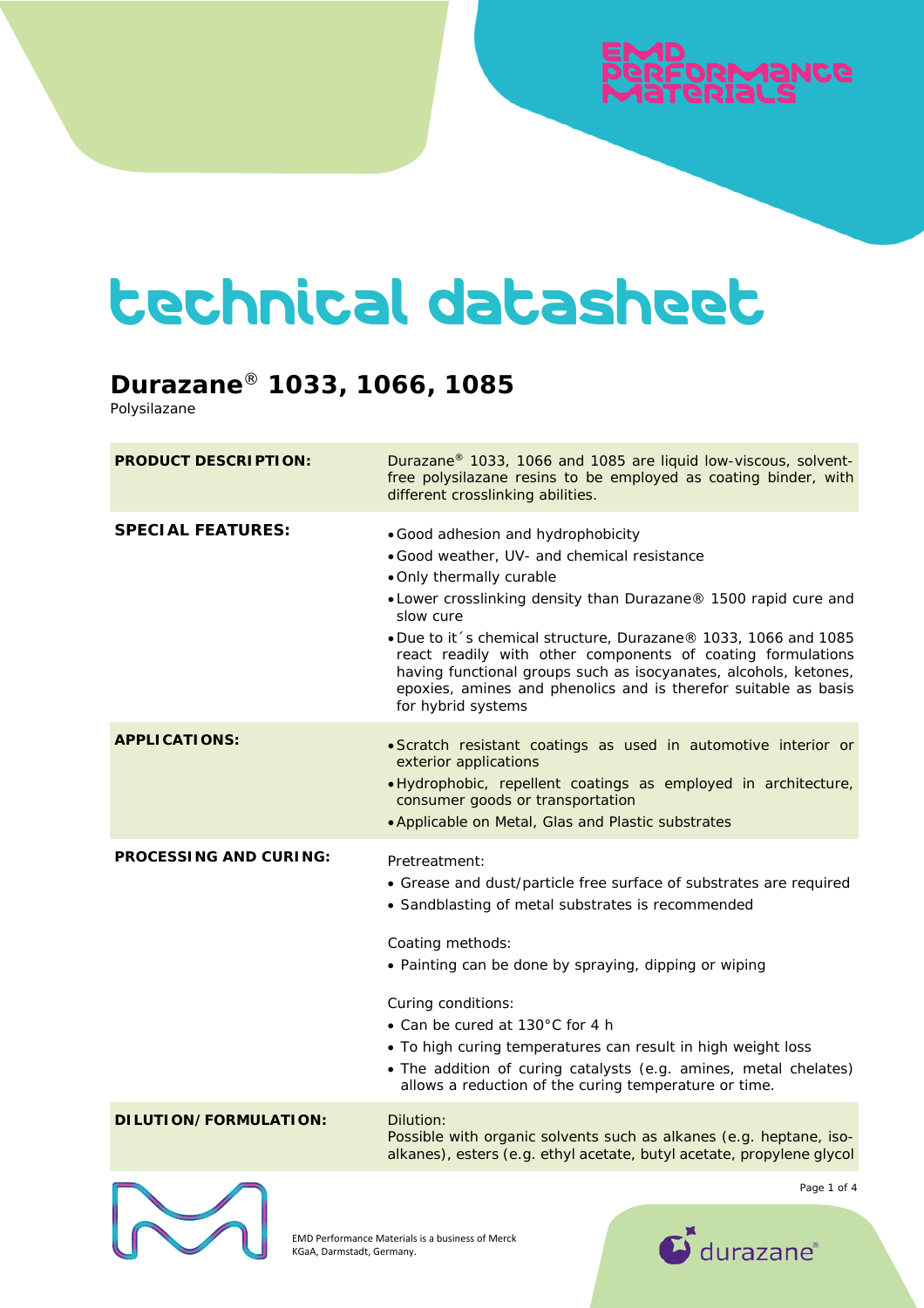methyl ether acetate), ethers (e.g. THF, di-n butyl ether), aromates (e.g. toluene, xylene) or ketones (e.g. methyl ethyl ketone). Resin reacts in the presence of water, water vapor or alcohols therefore important to use above mentioned solvents with lowest possible water content.

#### Formulation:

For formulation advice employing additives, possible co-binders, pigments and fillers please refer to Durazane guide formulations.

### **PERFORMANCE DATA:**

*(e.g. after 4h/130°C on a glass substrate)* 

#### Dry film thickness:  $1 - 5 \mu m$ Temperature stability: up to 350 - 400°C Adhesion by cross cut: 0 (DIN EN ISO 2409: 2013, 0=excellent,  $5 = no$  adhesion)

Surface Properties:





(Pencil Hardness according to DIN EN ISO 15184 and Martens/Indentation Hardness according to DIN EN ISO 14577-1)



EMD Performance Materials is a business of Merck KGaA, Darmstadt, Germany.

Page 2 of 4

 $\sum$  durazane<sup>®</sup>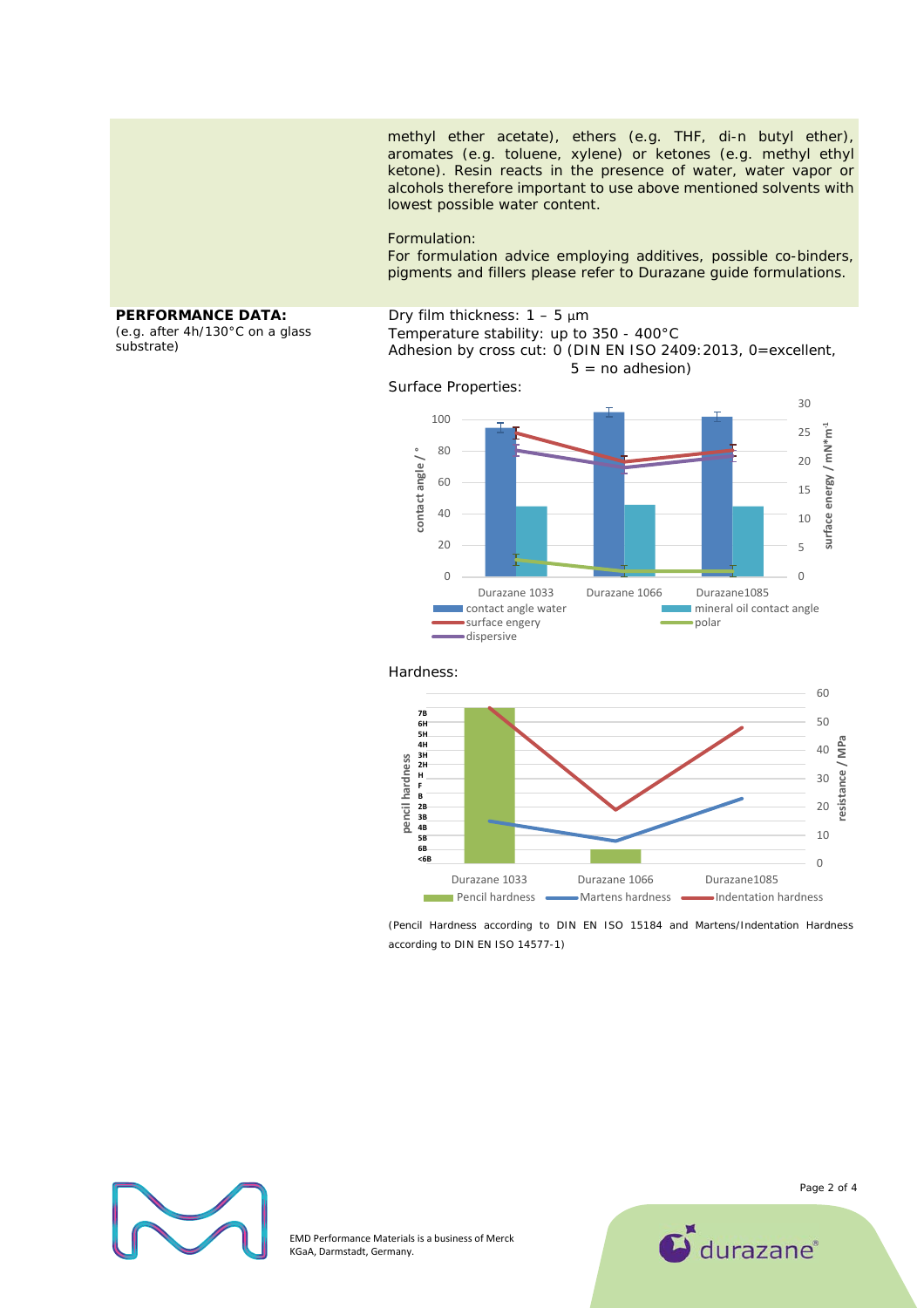**PERFORMANCE DATA:** 

*(e.g. after 4h/130°C on a glass substrate)* 

Chemical Resistance:



(Open-spot test for 24h according to ASTM D1308: 5 - excellent resistance, 4 - small visible effect/matting, 3 - slight delamination, 2 - strong delamination,1 - complete destruction/ no resistance)

| <b>SAFETY AND STORAGE:</b>     | • Inherent product properties lead to gas formation (ammonia)<br>· Opened containers should be tightly closed after use or<br>degassing to prevent contaminants and water vapour from<br>entering the product<br>• Containers must be stored in a cool (at 25 °C max), dry and well-<br>ventilated place<br>• Use with adequate ventilation only                                                                                                                                                                                                                                                                                                                                                                                                                                                                                       |
|--------------------------------|----------------------------------------------------------------------------------------------------------------------------------------------------------------------------------------------------------------------------------------------------------------------------------------------------------------------------------------------------------------------------------------------------------------------------------------------------------------------------------------------------------------------------------------------------------------------------------------------------------------------------------------------------------------------------------------------------------------------------------------------------------------------------------------------------------------------------------------|
| <b>PACK SIZES:</b>             | Art. No Durazane 1033: 214042<br>Art. No Durazane 1066: 214047<br>Art. No Durazane 1085: 214328<br>Aluminum bottle containing 1.0 kg and 5.0 kg available.<br>Steel drum with PE-Inliner containing 150 kg available in US only.                                                                                                                                                                                                                                                                                                                                                                                                                                                                                                                                                                                                       |
| <b>REMOVAL AND DISPOSAL:</b>   | Removal:<br>. Processing equipment should be cleaned immediately after use<br>(before Durazane® starts curing)<br>. Uncured Durazane <sup>®</sup> can be removed with suitable organic<br>solvents (e.g. n-butyl acetate, acetone)<br>• Cured Durazane® can only be removed with very aggressive lye<br>baths (e.g. 5% sodium hydroxide solution for at least 3 h)<br>Disposal:<br>. Durazane <sup>®</sup> leftovers must not be mixed with other liquid or solid<br>waste and should be collected separately in appropriate, dry and<br>pressure-resistant containers.<br>. Disposal of waste containers with Durazane® must be done at<br>appropriate and authorized disposal sites according to the<br>relevant regulations only (see MSDS for more information).<br>During transport, the waste containers must be sealed tightly. |
| <b>TECHNICAL PRODUCT DATA:</b> | Appearance: clear to tracy hazy liquid<br>National Coloration for free constitutions                                                                                                                                                                                                                                                                                                                                                                                                                                                                                                                                                                                                                                                                                                                                                   |

Colour: Colorless to trace yellow Hazen: 1 – 30 (ISO 6271) Turbidity: <= 10 NTU



EMD Performance Materials is a business of Merck KGaA, Darmstadt, Germany.

Page 3 of 4

 $\mathbf{C}$  durazane<sup>®</sup>